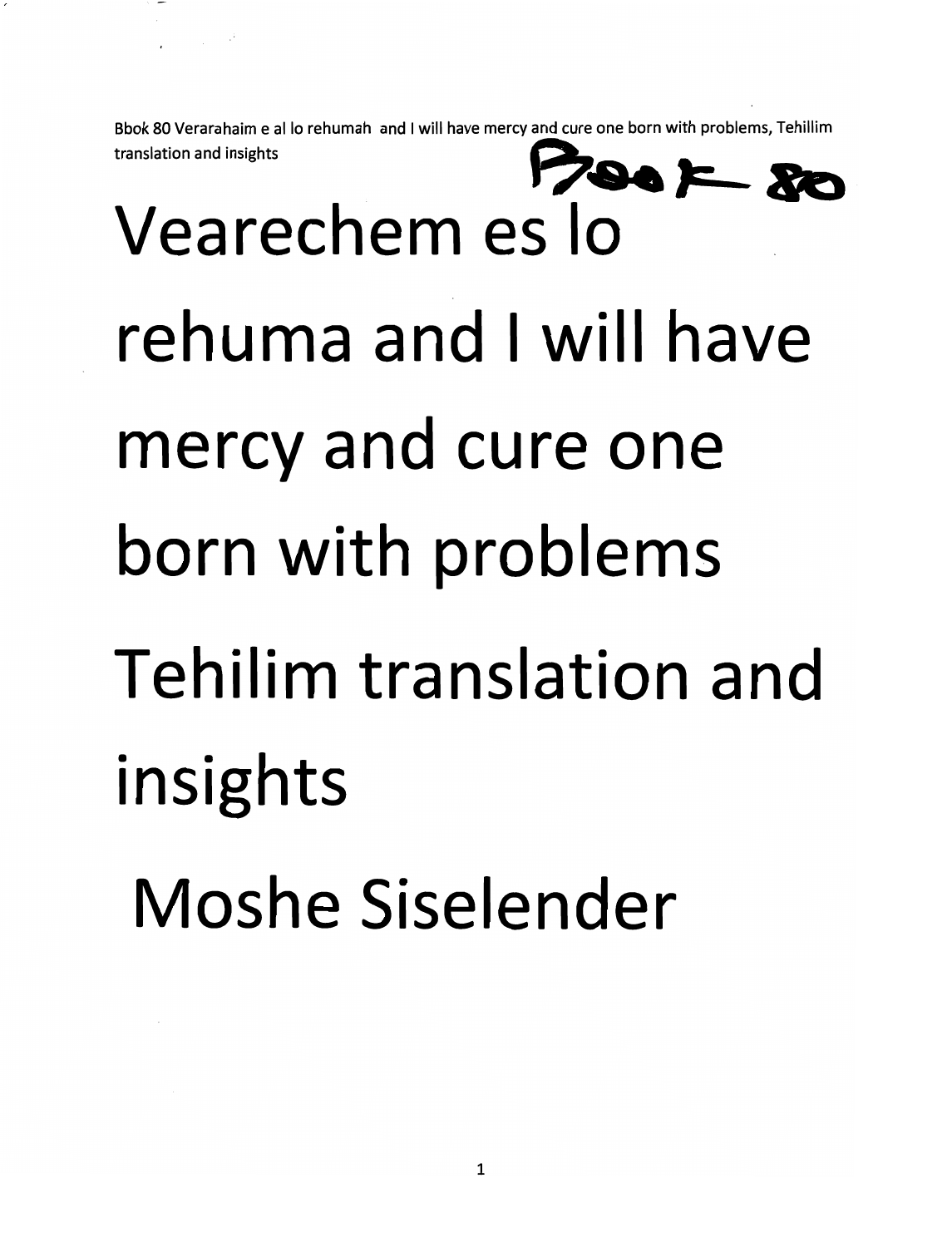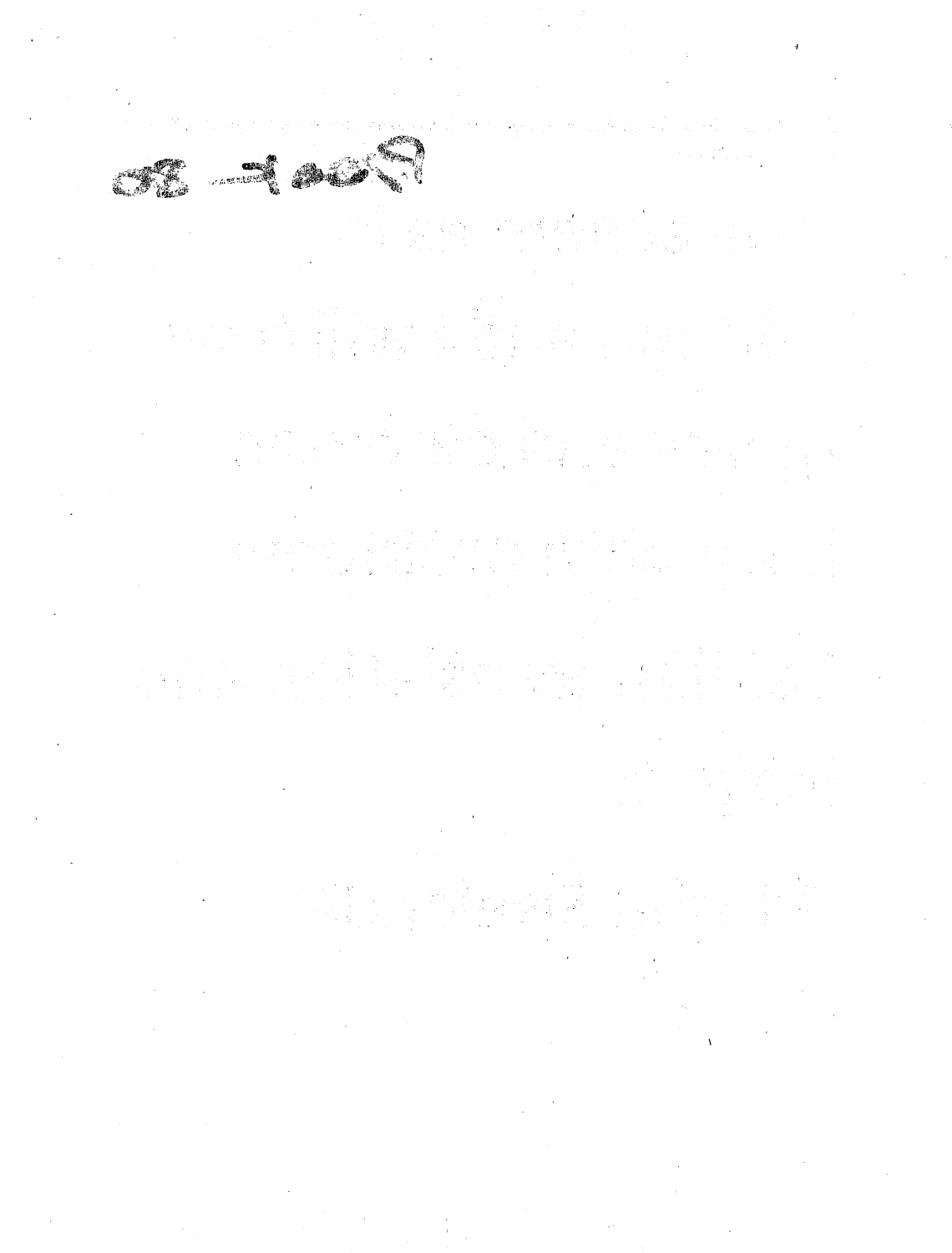*10:lWhy God are you standing at a distance? [Why] do you disappear ?*

*You are no way near you ignore the cries for help?] [ why do You restrain your Providence to physically help at the time of real trouble? Where was God at the holocaust? ]*

*10:2 The poor [ Innocent] people are burned by the scheming of evil. The "final solution to destroy kill all Jews"was known to Great Britain and the USA . However instead of helping the Jews to escape, they elected to*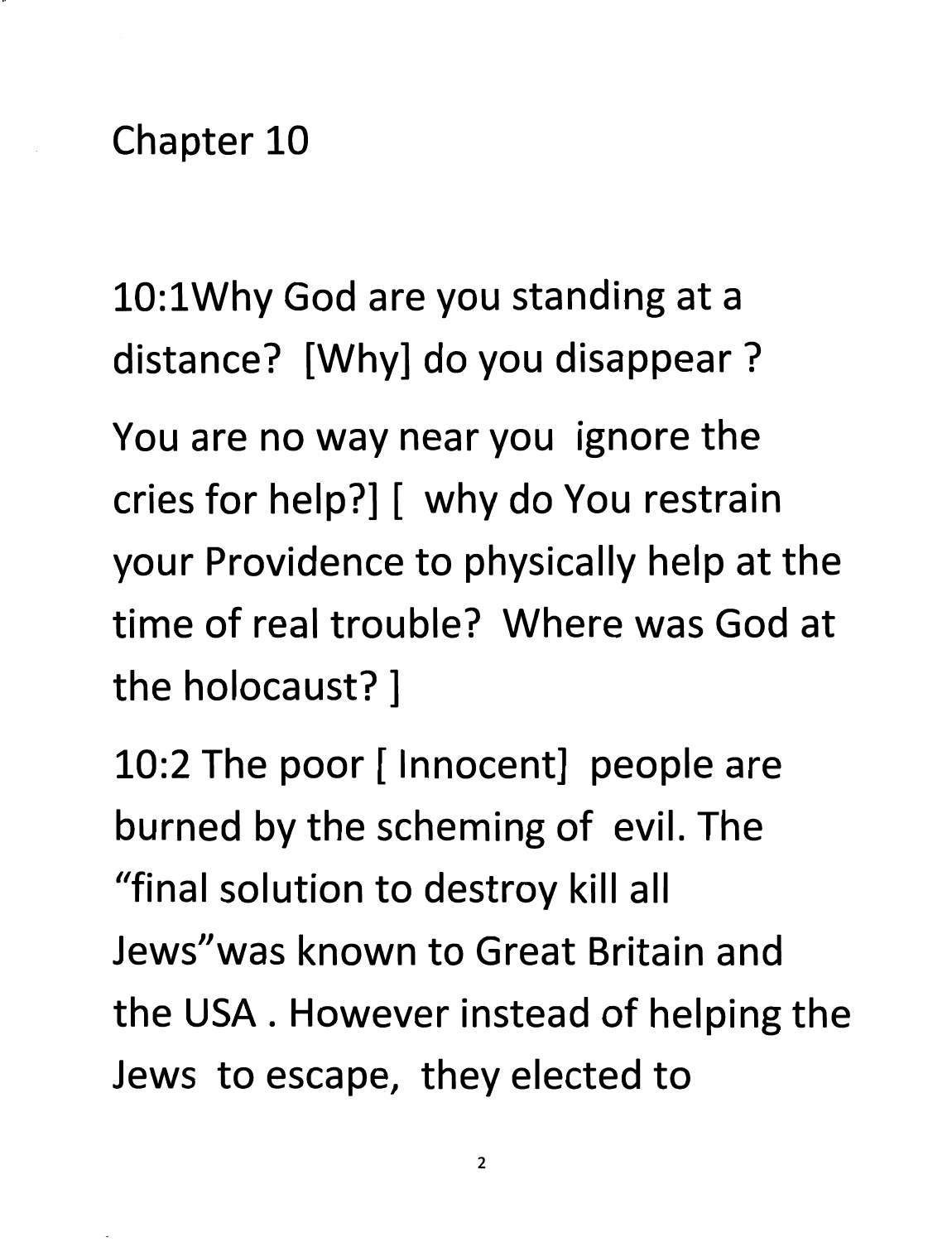cooperate with the Nazis. They banned Jews to enter the USA. The USA could have interned tem in camps like they did with the Japanese civilians during 1942- 1945. Great Britain could have sent them to Africa. Francisco Franco dictator of Spain was willing to save in Spain 1-2 million Jews. The Germans wer willing to release these Jews to spain. The German wanted a few thousand trues filled with coffee in exchange. Both Churchill of Britain and Roosevelt refused.

Thus 2 million Jews were murdered. The Allies refused to bomb the railroad lines leading to the concentration camps.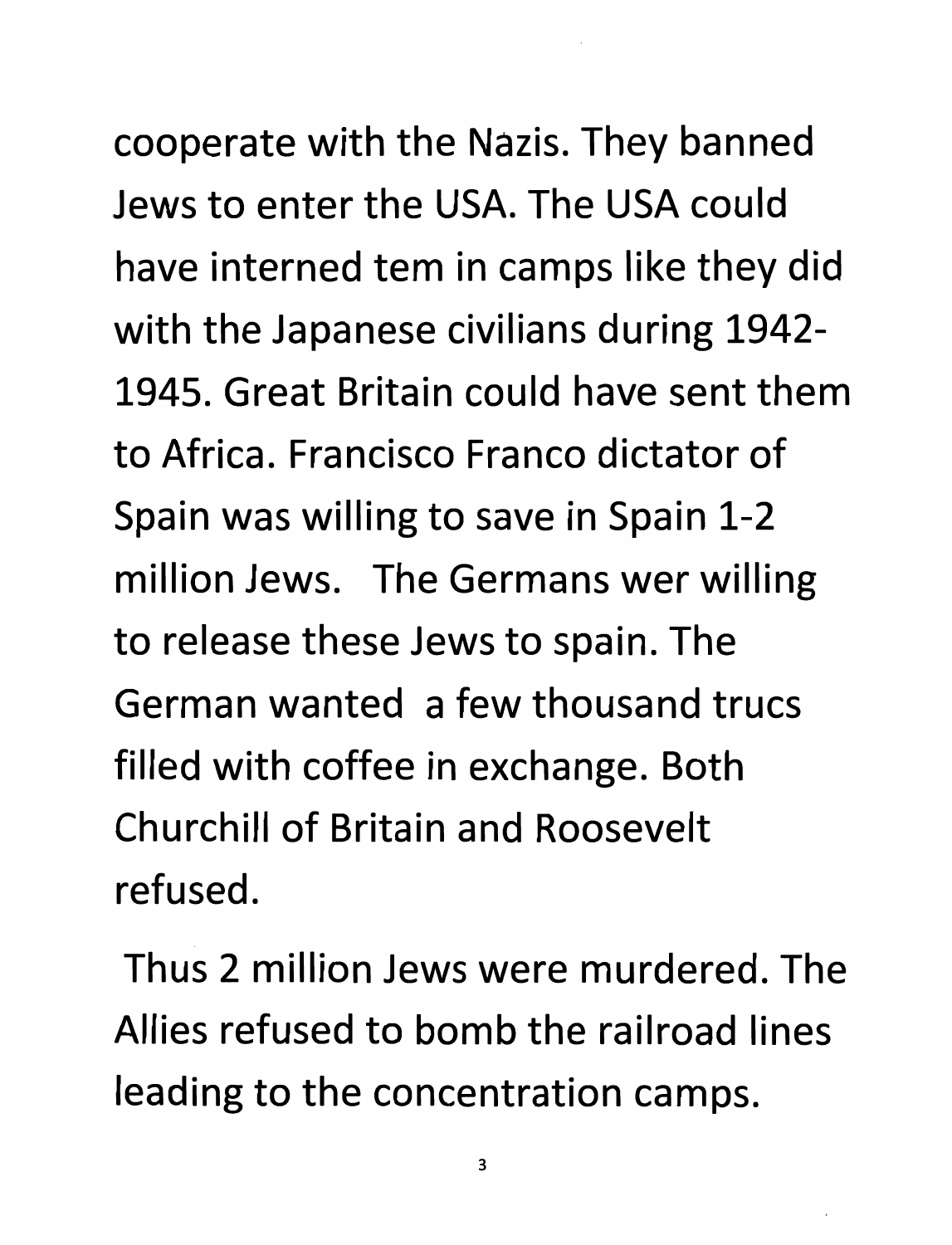They refused to bomb the crematoriums where the Nazis gassed and burned Jews. ]

10:3 For the wicked desecrate God's name. The blessing of the wicked is an abomination .

10:4 The wicked with an over blown ego is only interested in furthering his own interests and agenda. God's agenda

[ honesty and true justice] does not exist in any of his plans .

10:5 His evil plans and path succeed.

[Why is God's Providence remote?]Why does God not punish him? And intervene on the side of Justice and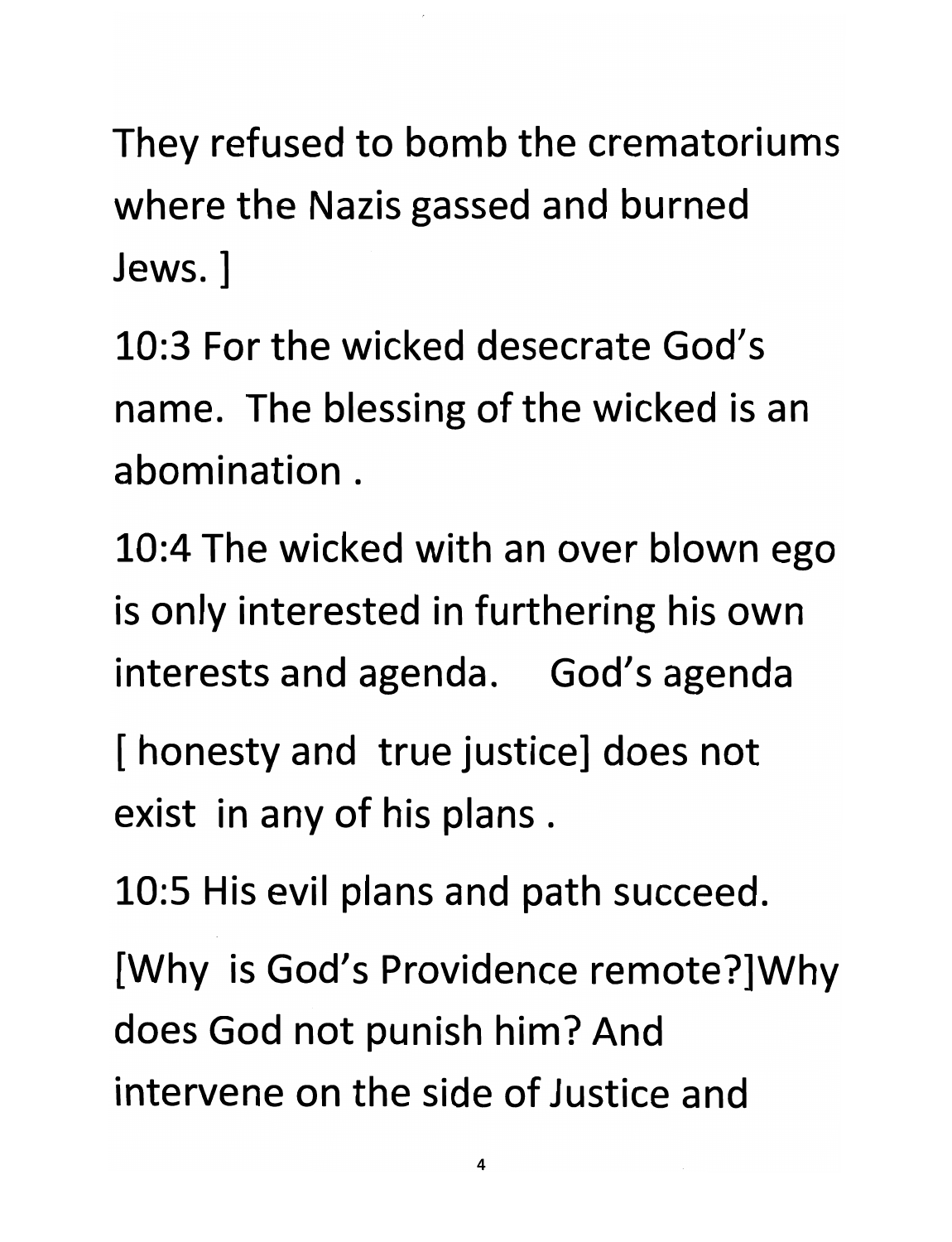protect the weak?] Why do the wicked succeed with little effort to over power the innocent?

10:6 The wicked says in his heart that his empire will last for ever and ever. [The Nazis proclaimed that their Third Reich will last and will not be over thrown for 1000 years.]

10:7 | The allies who defeated the Nazis are no better than the Nazis]

All their statements of justice are lies. They are as evil as the Nazis vis  $-a$  -vis Jews having sovereignty in historical Israel Yehuda Shomron Gaza Golan and old City of Jerusalem and new Israel.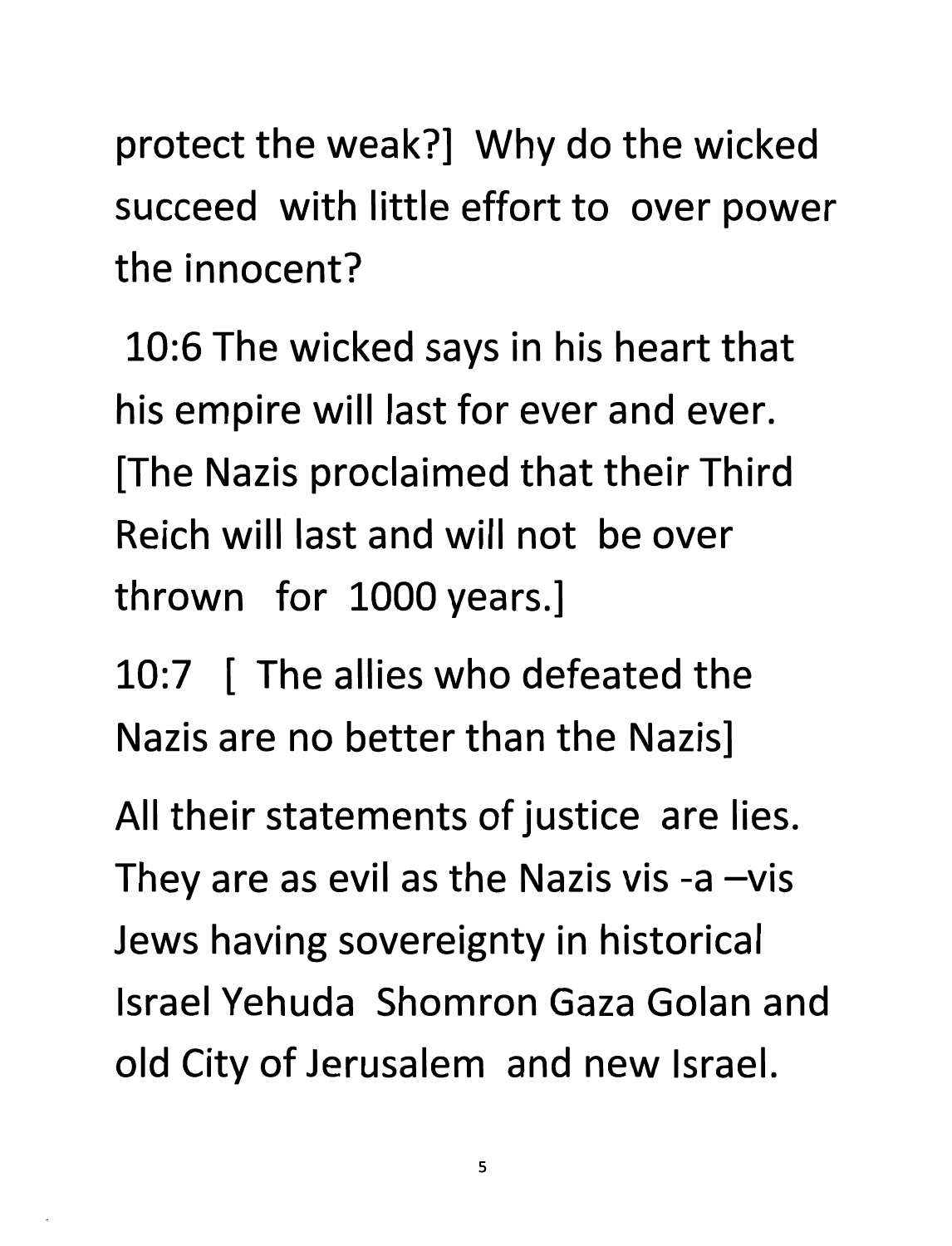*What they say is rotten and false They pay lip service to honesty and justice. But they are, never the less, rotten to the core.*

*10:8 These wicked people lay in ambush. They are waiting for the innocent one to kill him. [waiting for the Jew to commit a blunder so they will [legally] kill the innocent Jew .] 10:9 He hides in secrecy his intentions to ambush. Like a lion he waits in a Sukah to snare a poor person . [ He waits in an abandoned hut a place and time his victim will be caught by surprise and won't be prepared to resist]*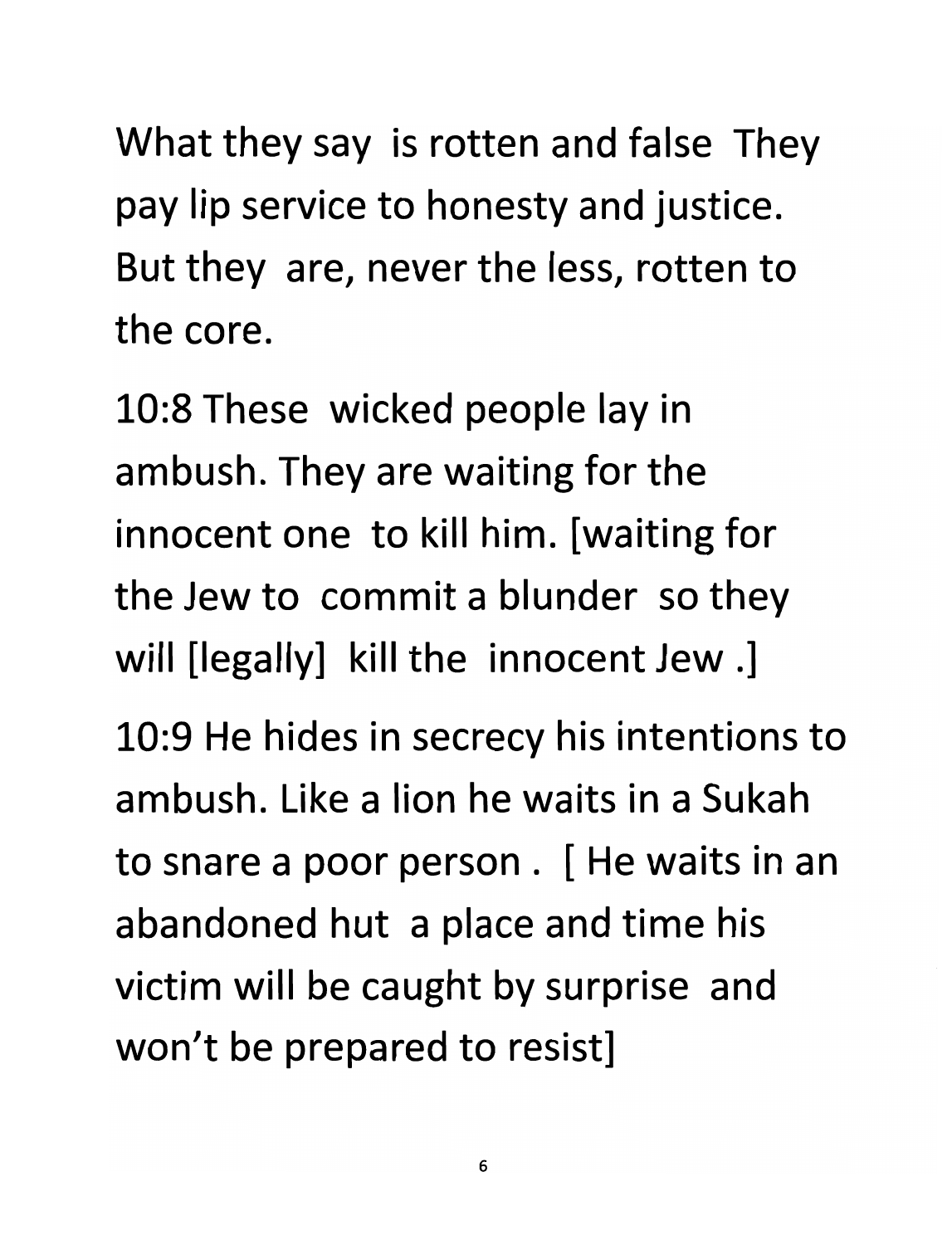*10:10 [Hypocritically] He portrays himself to be a champion of the poor. However, at he attacks the very poor he publically claims he is defending. [His statements are meant to deceive and surprise his victims. They are deceived by his reassuring words and abandon their full vigilance . That isthe secret of his strategy.]*

*10:11 [The wicked [says God has forgotten. God is not interfering. He God has Hidden his face .[ GOD is in the mode of not interfering.] This mode will last for ever. [The wicked has nothing to fear.]*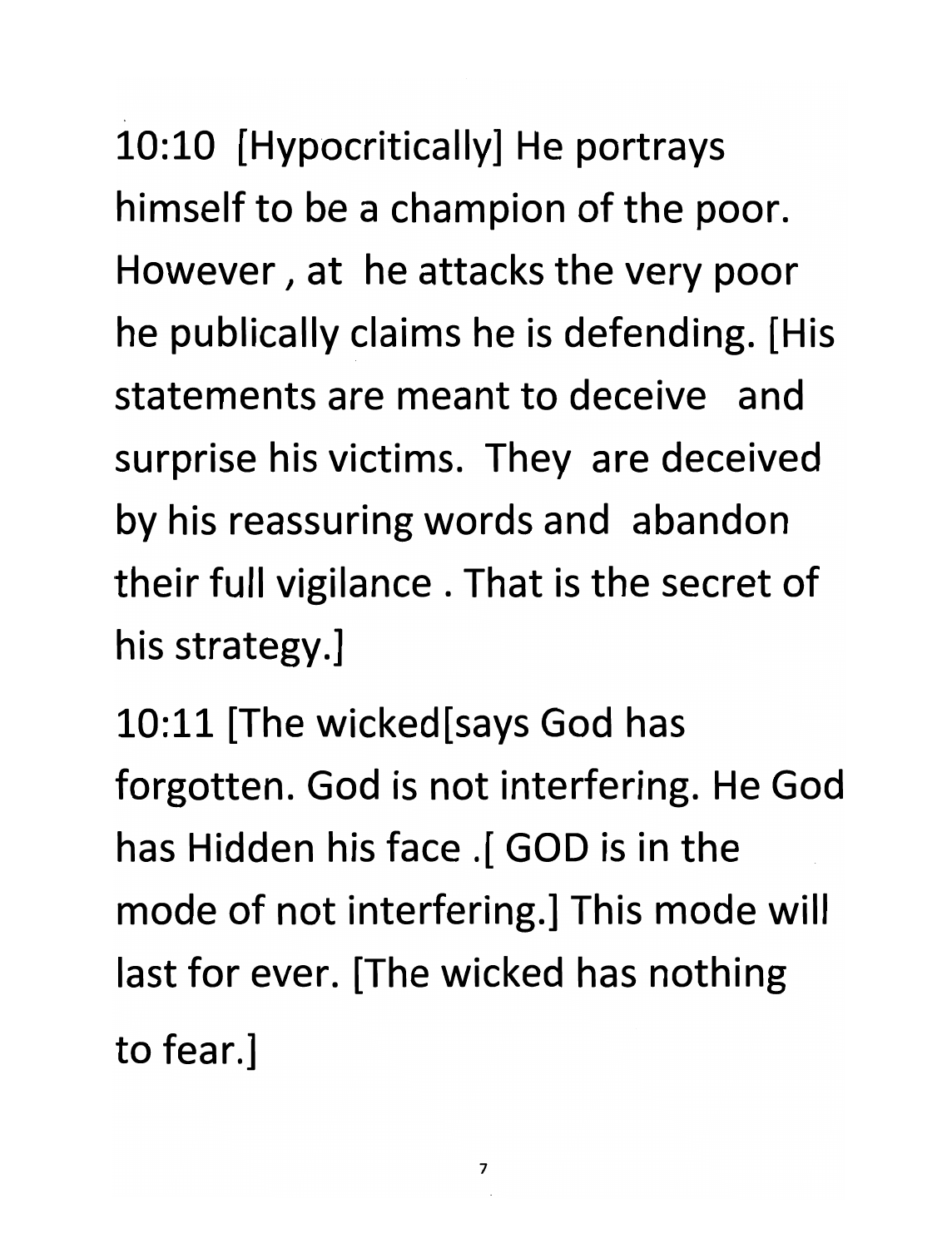*10:12 Arise God .*

*Raise your hand .*

*DO NOT FORGET THE POOR.*

*[CHANGE YOUR MODE OF PROVIDENC E-GET INVOLVED]*

*10:13 Why do you permit the wicked to defy God ? The wicked says in his heart that God does not care .God is not searching planning to intervene. There exists nothing that will interfere with the wicked's plans.*

*10:14 See God. Get angry[ change your mode -Intervene ]-save the poor the weak the orphaned with Your Hand of salvation.*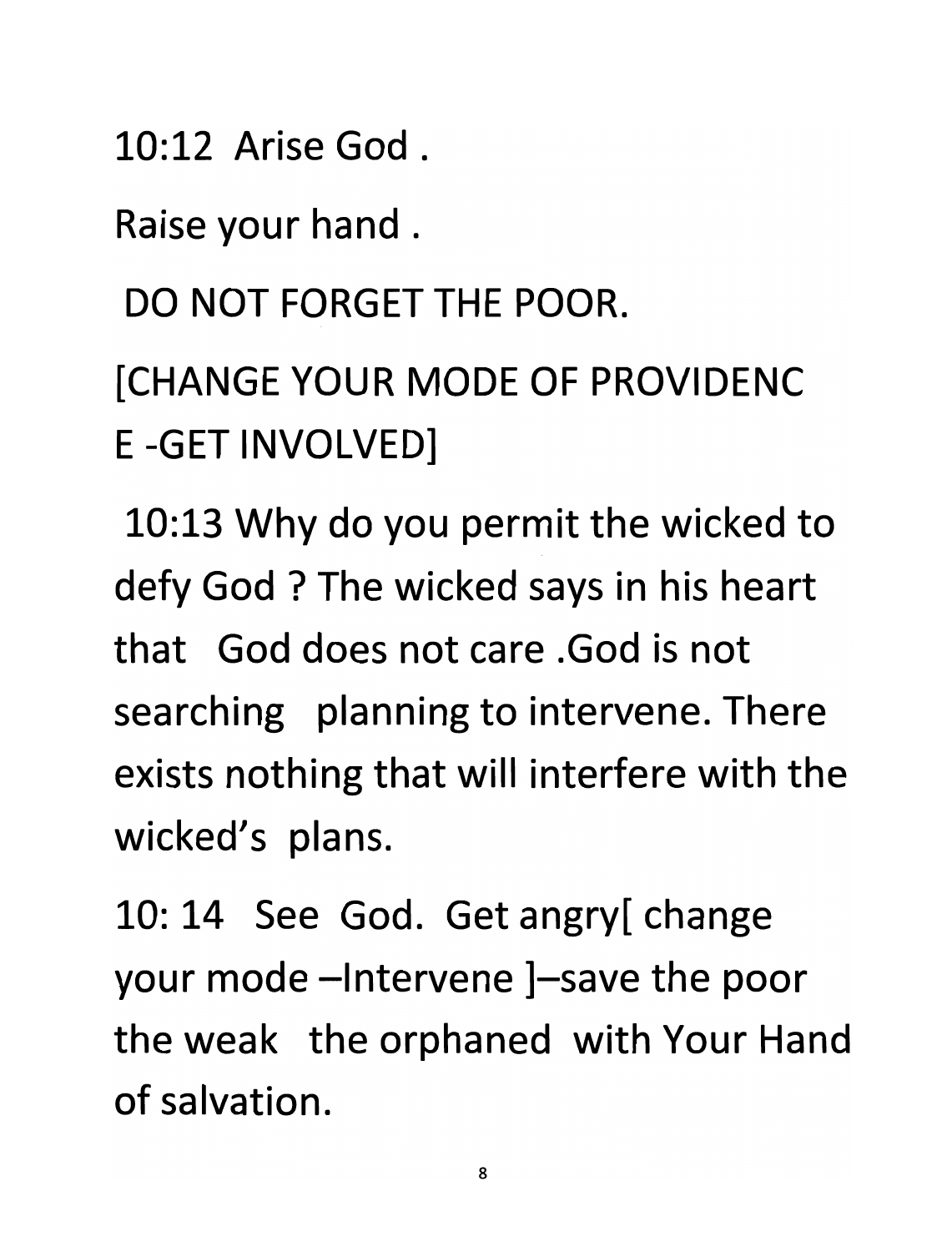*10:15 Break the arm of evil. Search for evil and destroy it that it will never be found.*

*10:16 God is King for ever and ever eternally. He will destroy evil nations.*

*10:17 God has heard and answered the prayers the anguish of the poor and weak . You have satiated their hearts You have heard their cries for help .*

*10:18 You have rendered judgement to protect the orphan and the weak.*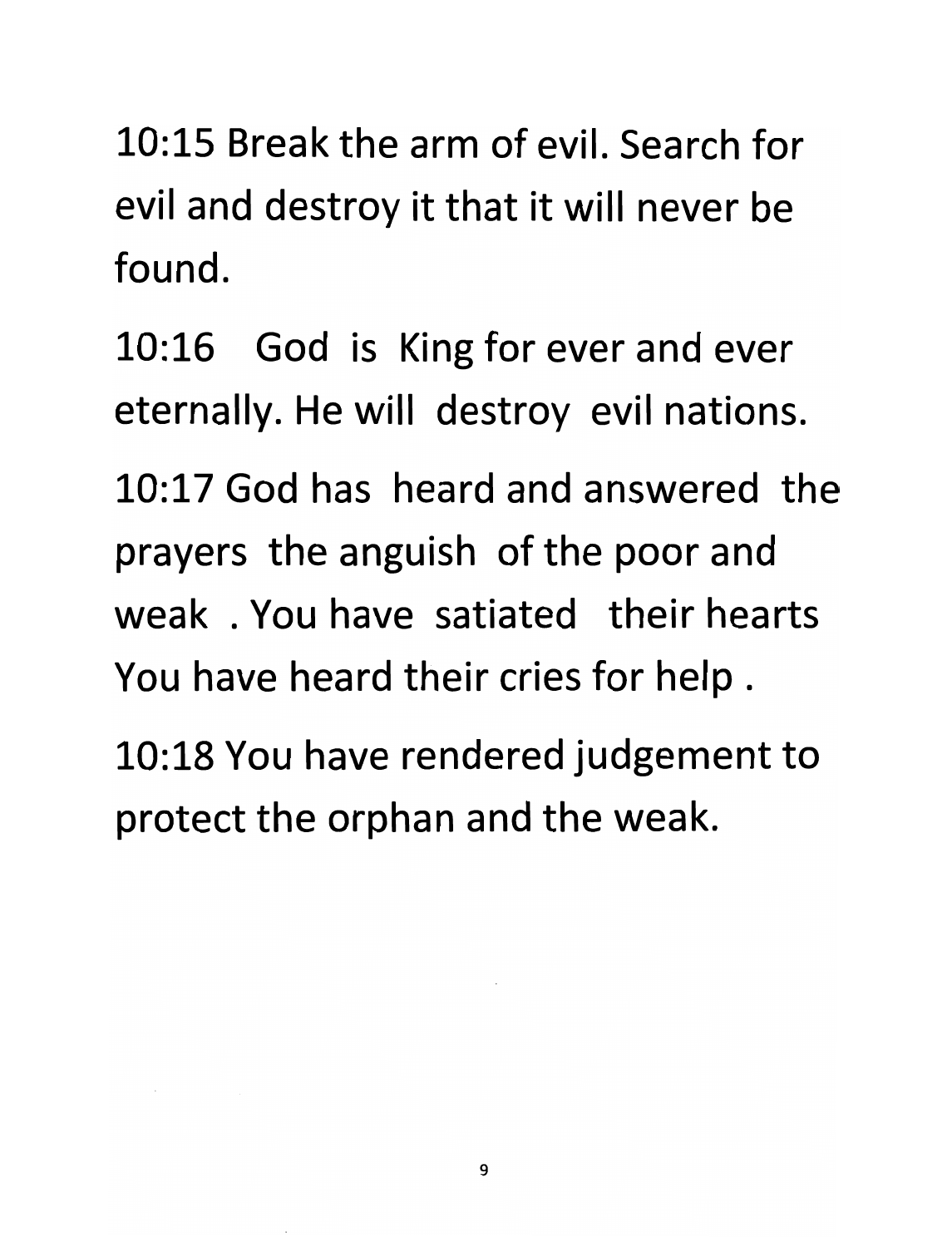## *Chapterll*

*11:1 [This Psalm created at the time David was forced to seek shelter with the Philistines in Gaza. Samuels 1 Chapter 26 relates the story. David married Avigayil, the beautiful humble and very wise widowed of Noval from Carmel. Samuel I 25:42 Avigayil was his*

*step sister. Chronicles 1*

*She was not related either from his mother nor from his father.*

*He also married A vichaiyi from Yizrael. These women David married after Shaul had his Rabbinical Court annul David's marriage to Michel.*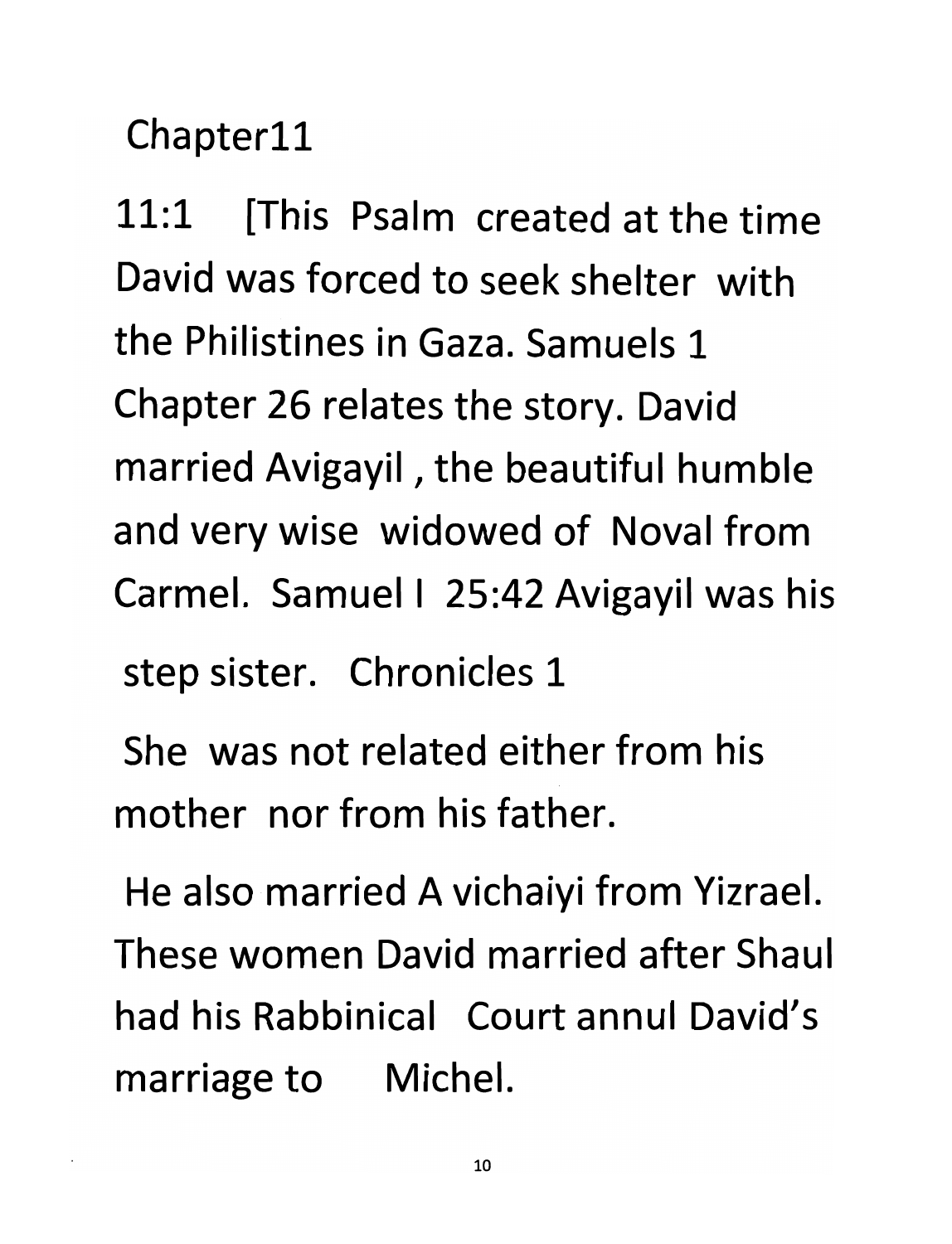*Now that he had a family David decided that he must be prudent. David refused to rely on his wit and chance out smarting Shaul. He feared that sooner or later his good luck would run out. It was one thing when it was only his skin on the line. Now he had to worry for the safety of his two wives. David reluctantly fled to Gaza to the*

*Philistines . He succeeded in winning the confidence of the lord of the Philistines. The lord of the Philistines offered refuge to David his family and his brigade of warriors. Samuel IChapter 26. When Shaul found out he stopped pursuing David.*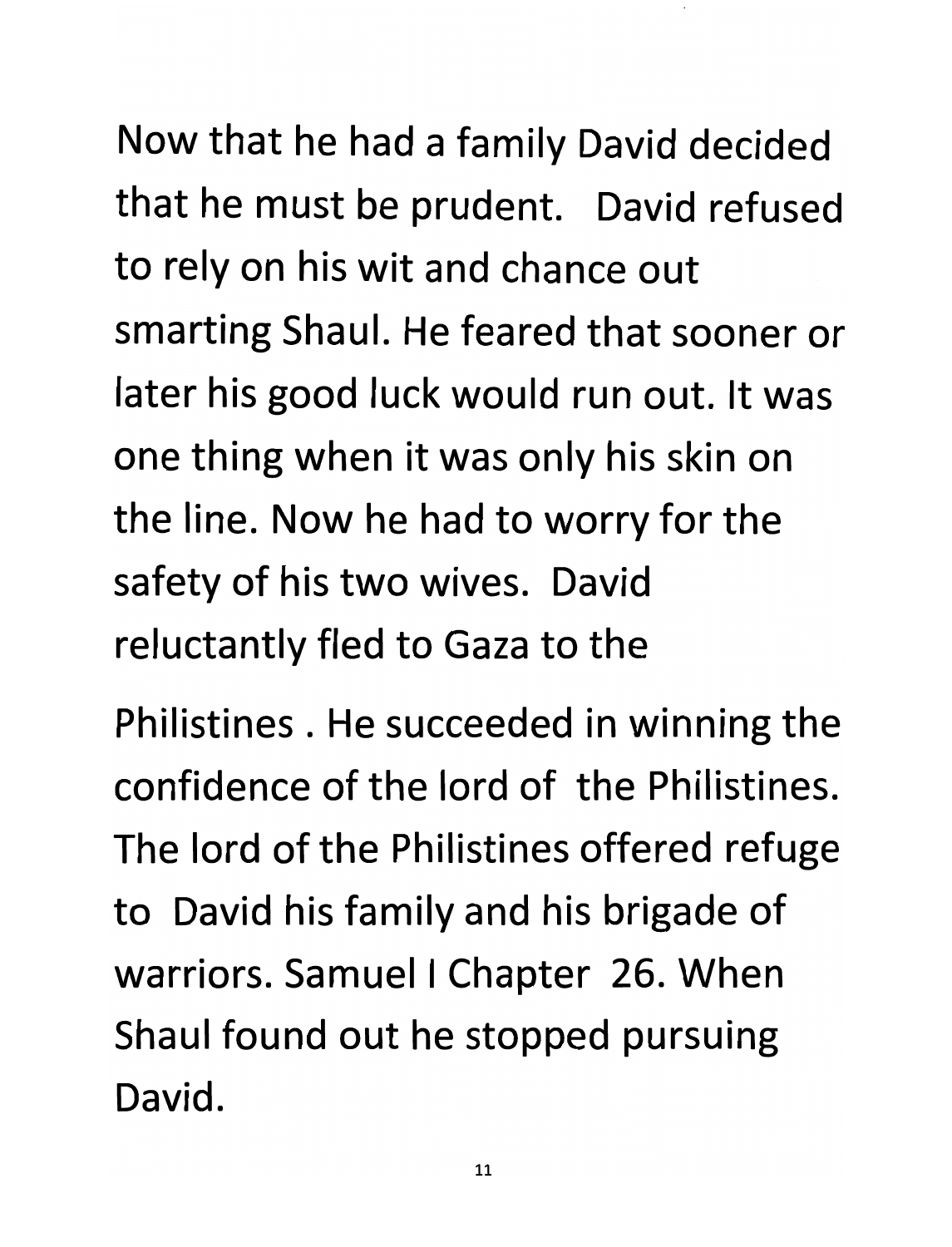11:1 David laments that he is forced to leave the land of Israel and wander for refuge similar to a bird.

11:2 For the wicked prepare to step on the bow to shoot deadly arrows to pierce the ones who are upright.[ The wicked with their lies and distortions of the truth secretly plan to execute the upright. Rashi]

11:3 As a result of their wickedness they annihilated all the residents even animals of city of Priests. [Shaul ordered to kill everyone even animals of this city because they had offered refuge and shelter to David.] A Tzadik a saint a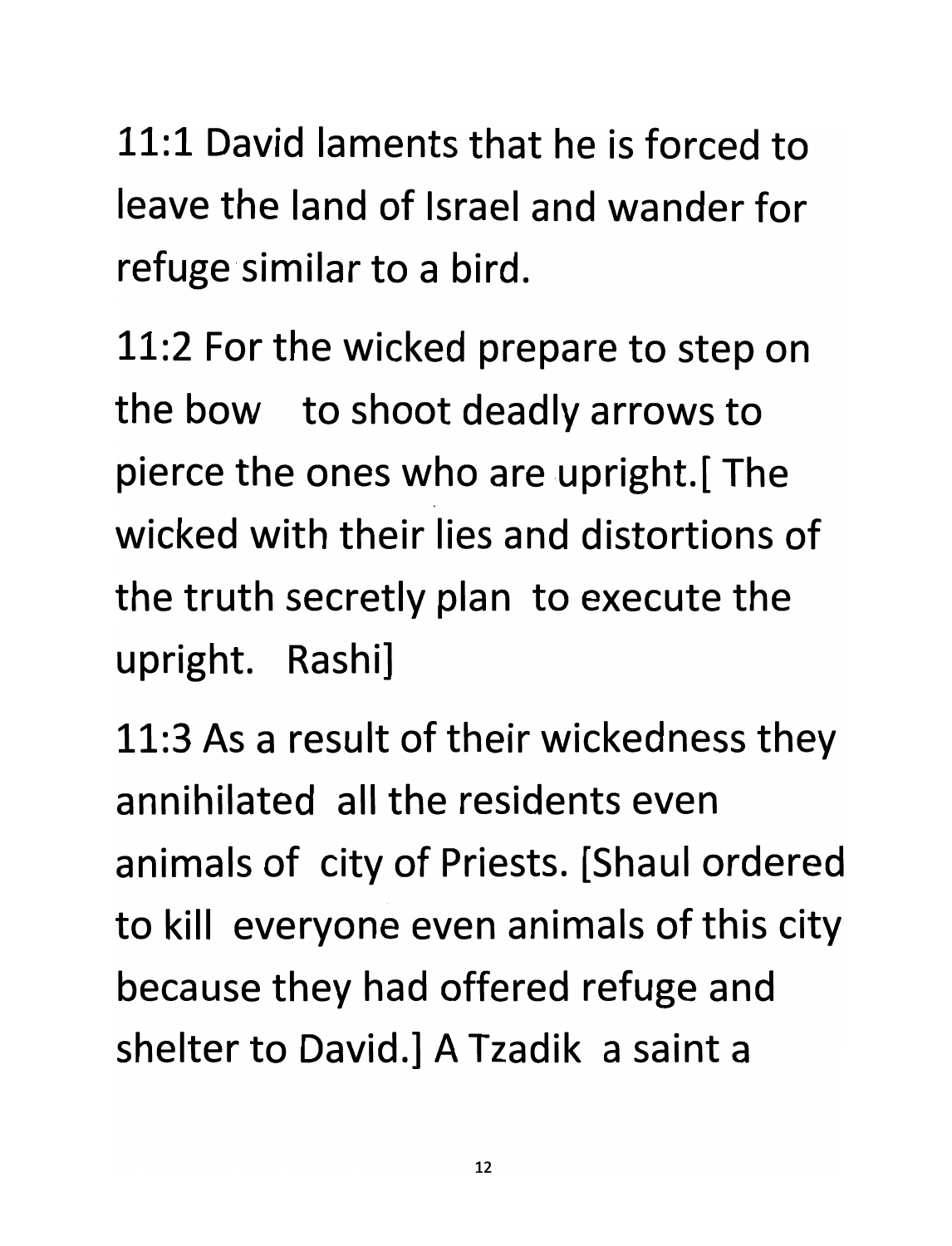righteous person -David- had nothing to do for such a massacre.

11:4 God in His holy mountain God in heaven let His Eyes behold let His Gaze differentiate between the one who executes evil [-Shaul and his associates] and the one who is the victim  $-[David]$ 

11:5 God who is a Tzadik : let Him differentiate. God hates those who love to rob [Shaul] [ pursue the innocent-David]

11:6 let God rain upon the wicked burning coals and pillars of fire should strike them. [At the end the wicked will get their punishment. They wanted to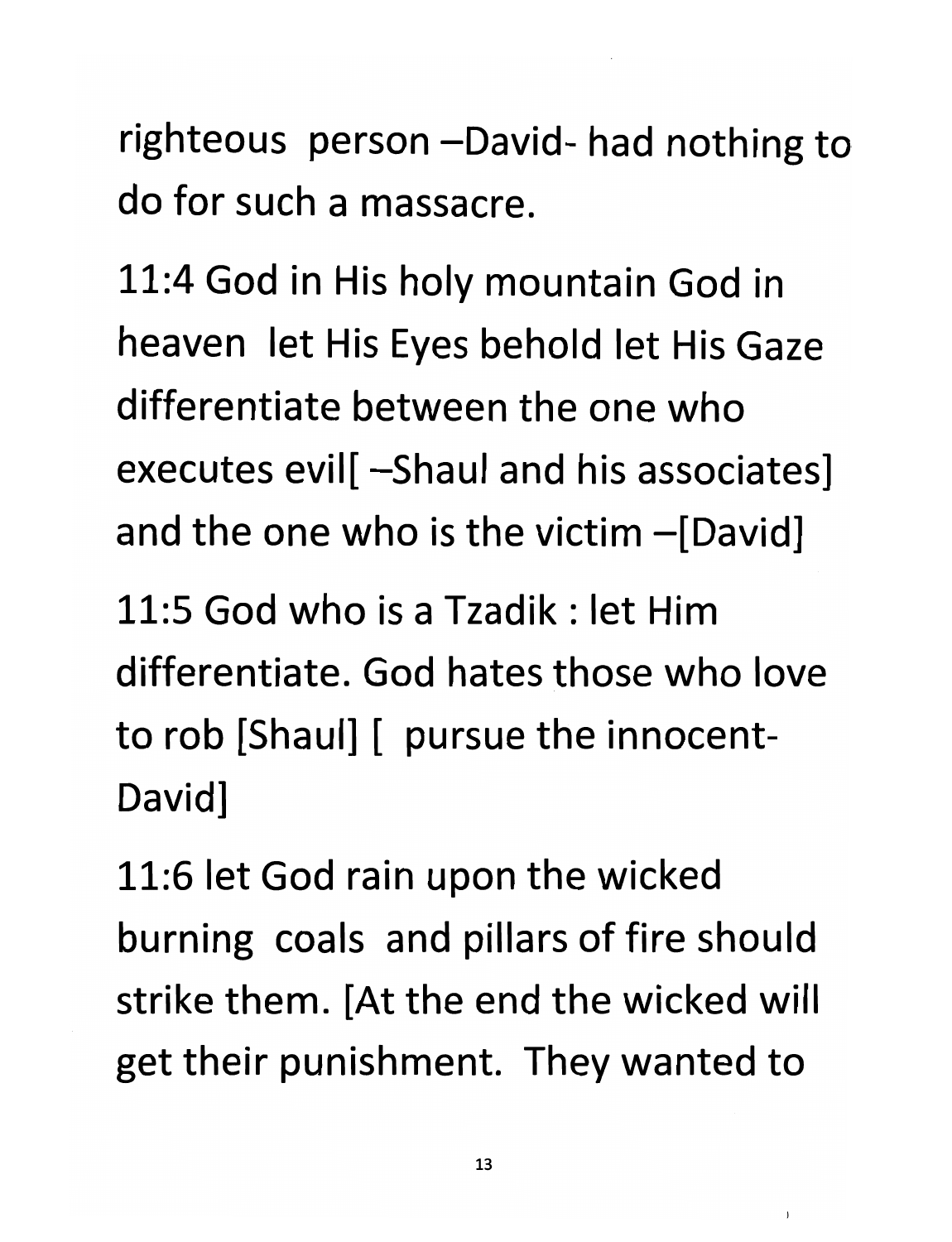*kill the innocent. God will turn the tables on them. They will be killed. Shaul was mortally wounded by the Philistines He died and after requesting that he be stabbed to death. ]*

*11:7 God is a Tzadik -Just. God loves righteousness. He loves people who are straight.[who are not crooked ,not liers, not deceivers. God loves those who say it as it is . God loves those whose word and deed are the same. ]*

*Chapter 12*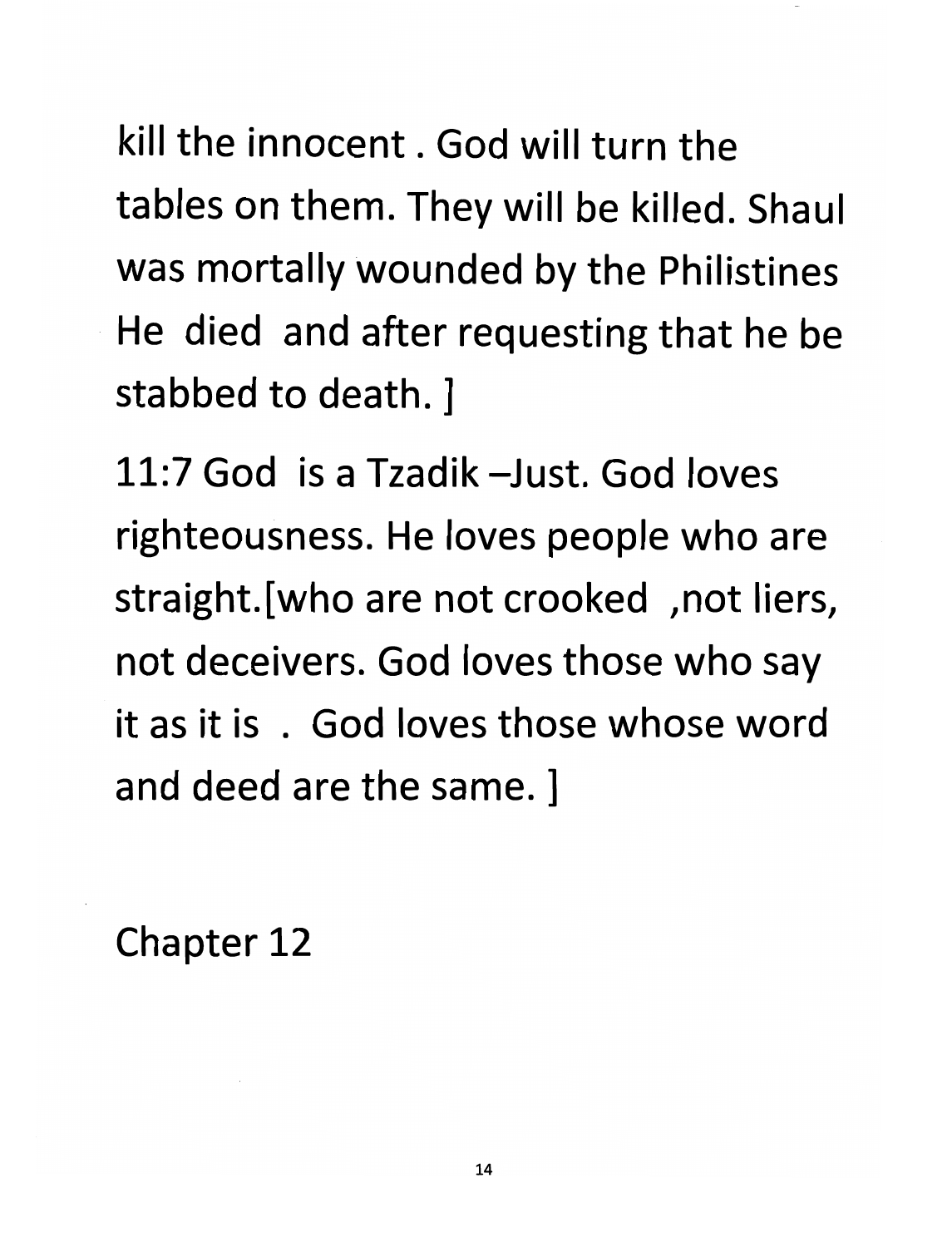*12:1 A Psalm composed by David this Psalm required a musical instrument that could play eight different notes.*

*12:2 Help[ intervene let your Providence become more active in the affairs of men ] for one can no longer find a "chosid' -[one who goes above and beyond what is legally required.] Honest humans have ceased to exist in society. [If they do exist they are a an endangered specie.]*

*12:3 Vain -not serious- dishonest discourse does one talk with his neighbor. [This is the accepted norm] One's speech and one's real thoughts are two different matters. One will try to*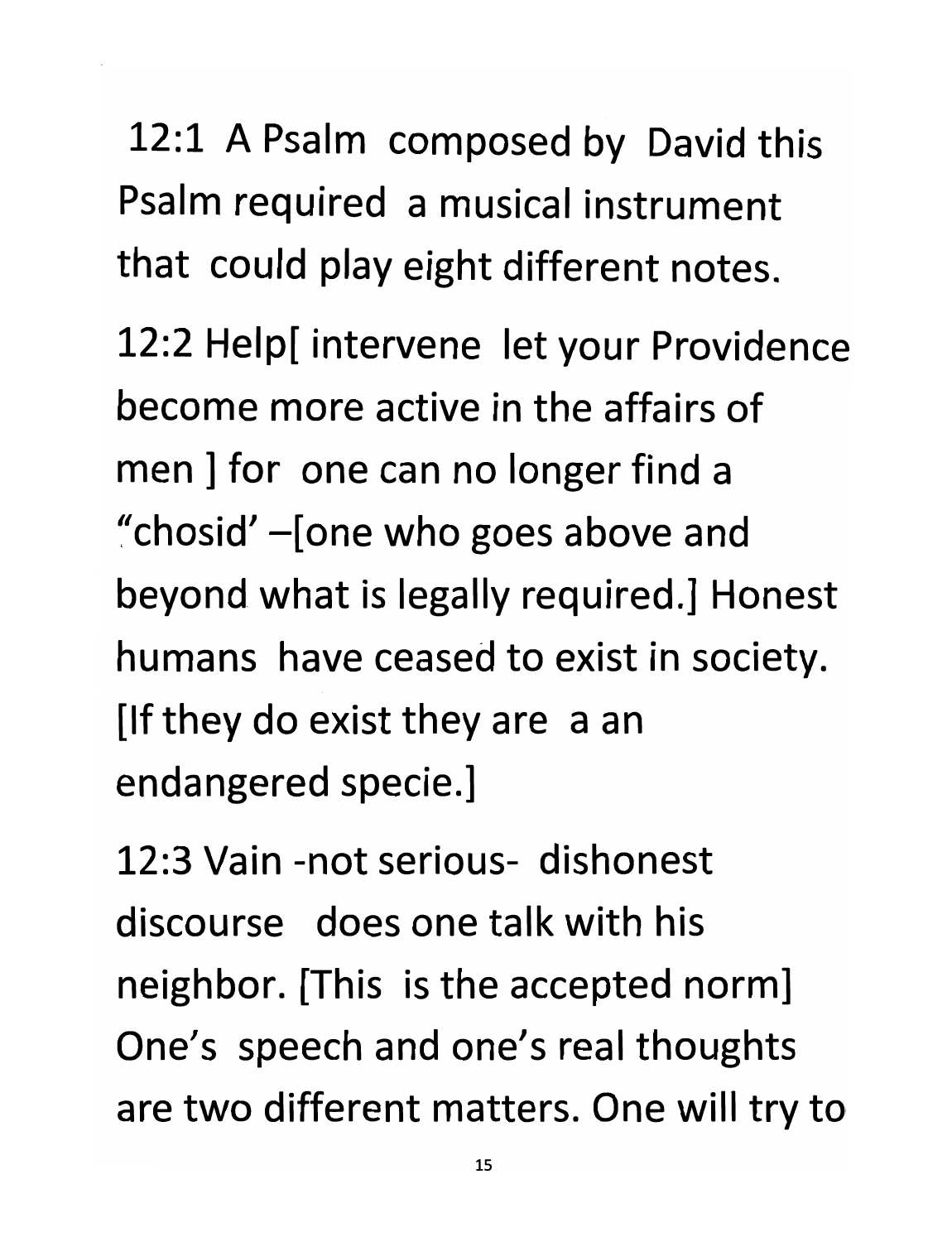impress that he is a friend; when they are plotting to kill.

12:4 let God annihilate all who use dishonest speech.[ They say one thing and have another in mind. Who try to win the trust of others; in order to confuse them. Have them

remain off guard in order to kill them.]

12:5 Who boast that they can deceive with their cunning speech. They state "We are masters of the spoken words. We don't fear anyone .We need not give an accounting. "

12:6 [These wicked have crossed a red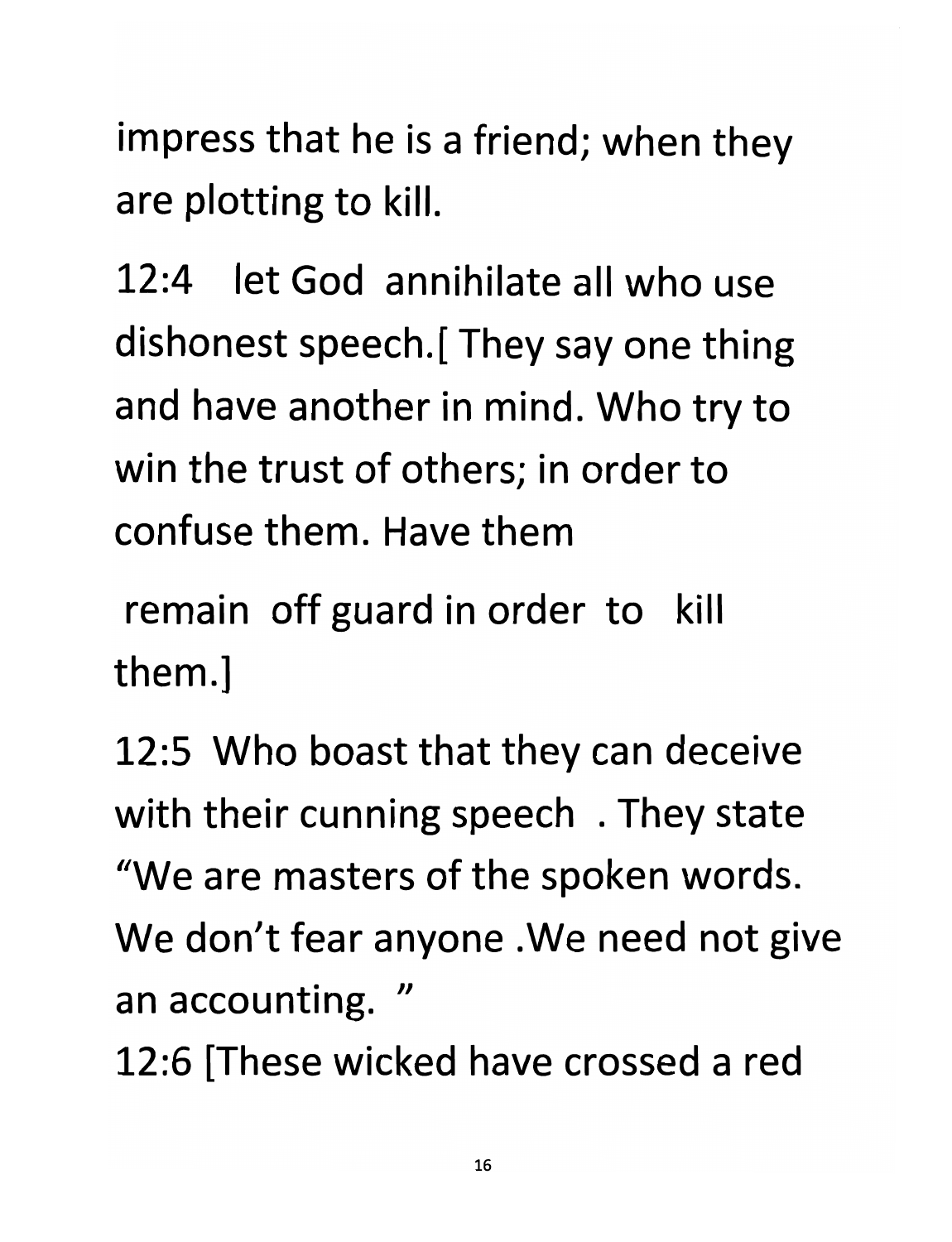*line]* **fod** finally is moved to actively get *involved as result of the grand larceny perpetrated on the poor. God is moved as a result of the anguish of the wretched.*

*[ones who can not control their destiny because of the corruption of the wicked in power]*

*Iam arising. Iwill crush the powerful. They themselves are the cause of their own downfall. They begin to believe their own boasting about their strength. That precipitates their downfall because they get lazy and do not prepare for all eventualities.*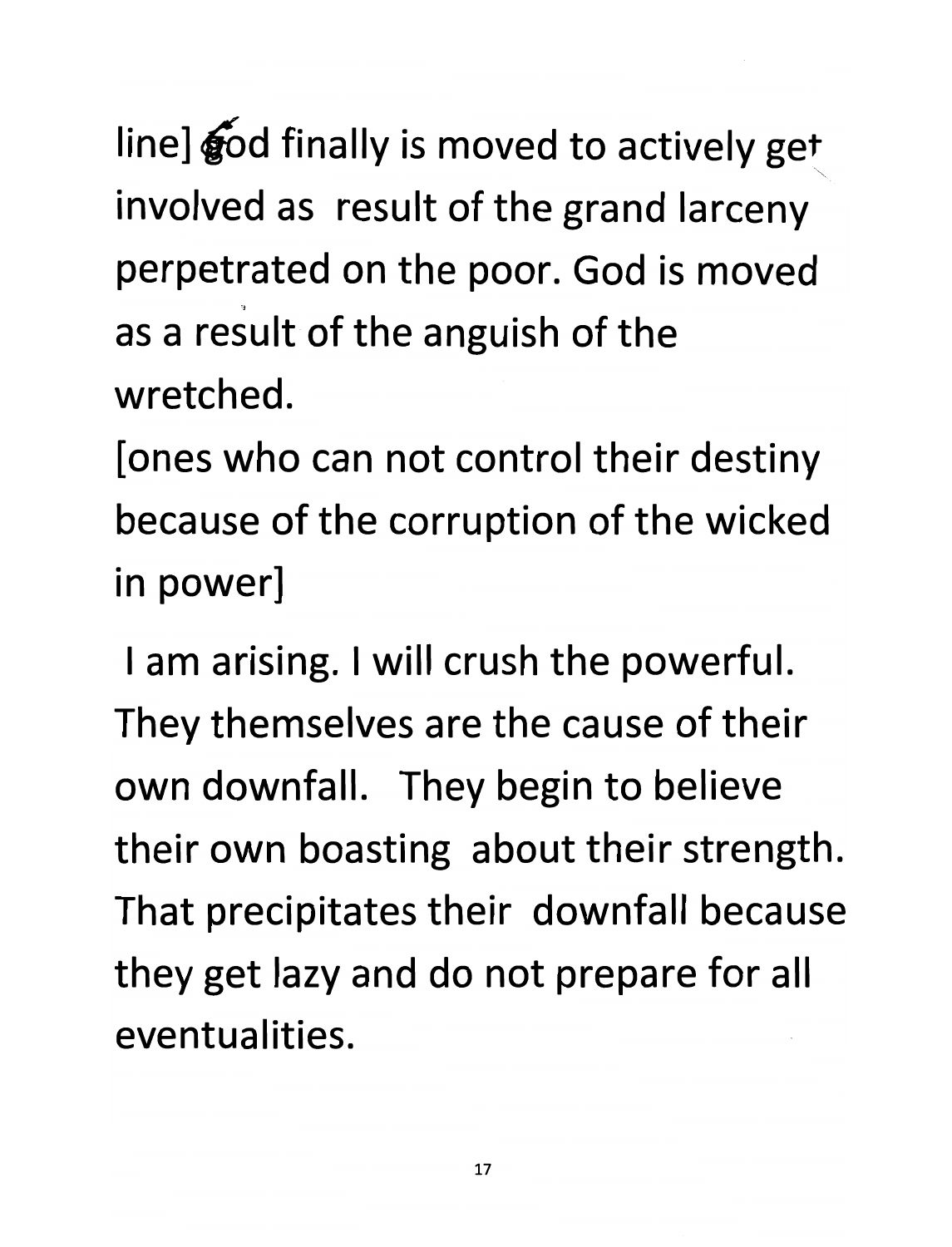*167 the words of God are pure. They are like refined silver. They are honest. Every one in the world can testify to their honesty utility and beneficial for every one.*

*168 You God preserve them. Ensure that your words are not corrupted by the wicked of this generation and*

*fore ever [the wicked of all future generations ]*

*1\$;9 each person interprets the Words of God subjectively. Each one sees in the words the justification of his/her own agenda . Thus the wicked make a travesty of the words of God. It is for*